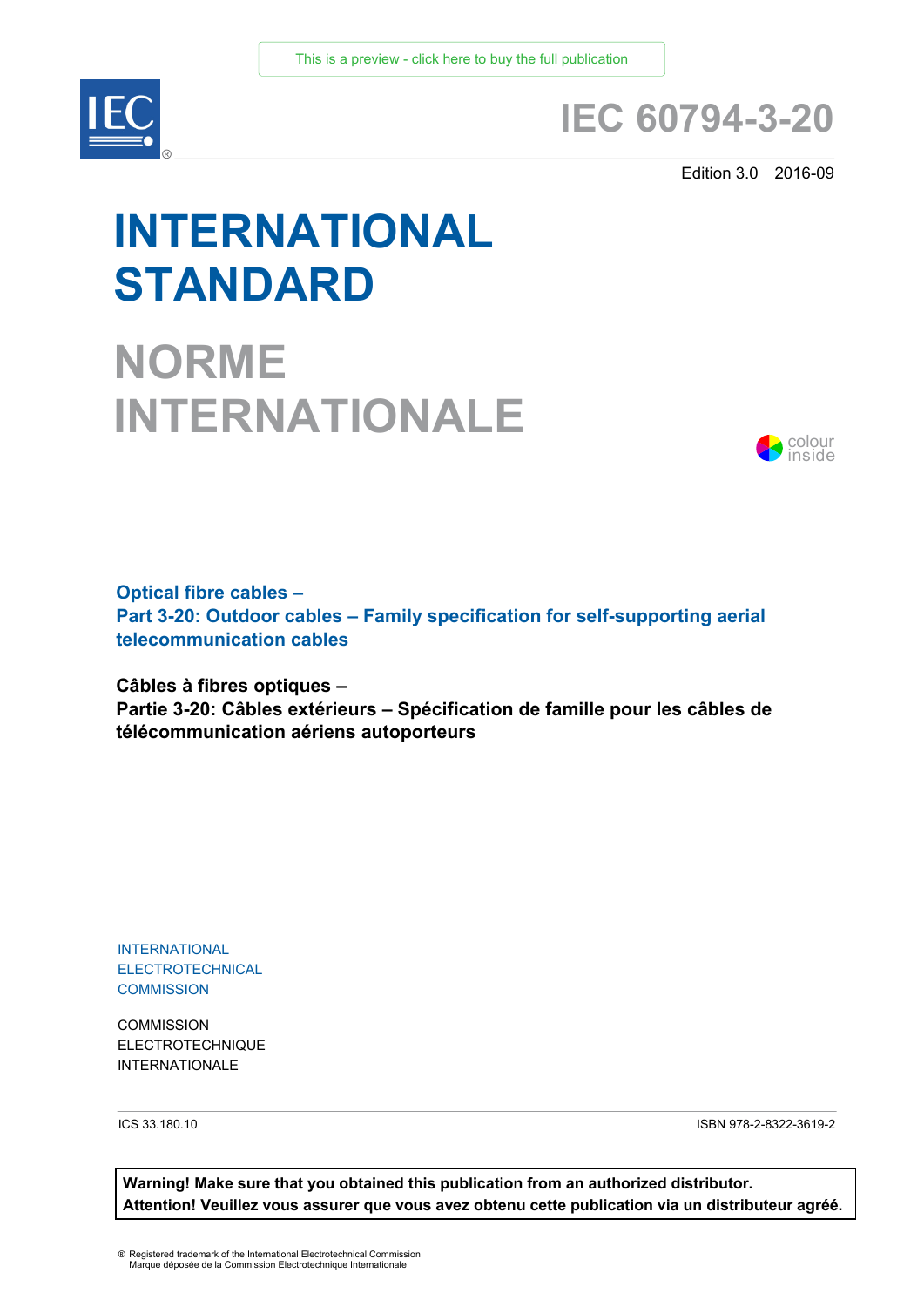$-2-$ 

IEC 60794-3-20:2016 © IEC 2016

## **CONTENTS**

| 1                                                                          |                                                                                    |  |  |  |  |  |
|----------------------------------------------------------------------------|------------------------------------------------------------------------------------|--|--|--|--|--|
| 2                                                                          |                                                                                    |  |  |  |  |  |
| 3                                                                          |                                                                                    |  |  |  |  |  |
| 4                                                                          |                                                                                    |  |  |  |  |  |
| 5                                                                          |                                                                                    |  |  |  |  |  |
|                                                                            | 5.1                                                                                |  |  |  |  |  |
|                                                                            | 5.2                                                                                |  |  |  |  |  |
|                                                                            | 5.3                                                                                |  |  |  |  |  |
| 6                                                                          | Details of family requirements and test conditions for optical fibre cable tests 6 |  |  |  |  |  |
|                                                                            | 6.1                                                                                |  |  |  |  |  |
|                                                                            | 6.2                                                                                |  |  |  |  |  |
|                                                                            | 6.3                                                                                |  |  |  |  |  |
|                                                                            | 6.4                                                                                |  |  |  |  |  |
|                                                                            | 6.5                                                                                |  |  |  |  |  |
|                                                                            | 6.6                                                                                |  |  |  |  |  |
|                                                                            | 6.7                                                                                |  |  |  |  |  |
|                                                                            | 6.8                                                                                |  |  |  |  |  |
|                                                                            | 6.9                                                                                |  |  |  |  |  |
|                                                                            | 6.10                                                                               |  |  |  |  |  |
|                                                                            | 6.11                                                                               |  |  |  |  |  |
|                                                                            | 6.12                                                                               |  |  |  |  |  |
| Annex A (normative) Blank detail specification and minimum requirements 10 |                                                                                    |  |  |  |  |  |
|                                                                            | A.1                                                                                |  |  |  |  |  |
|                                                                            | A.2                                                                                |  |  |  |  |  |
|                                                                            | Annex B (informative) Examples of cables construction and installation 13          |  |  |  |  |  |
|                                                                            |                                                                                    |  |  |  |  |  |
|                                                                            |                                                                                    |  |  |  |  |  |
|                                                                            |                                                                                    |  |  |  |  |  |
|                                                                            |                                                                                    |  |  |  |  |  |
|                                                                            |                                                                                    |  |  |  |  |  |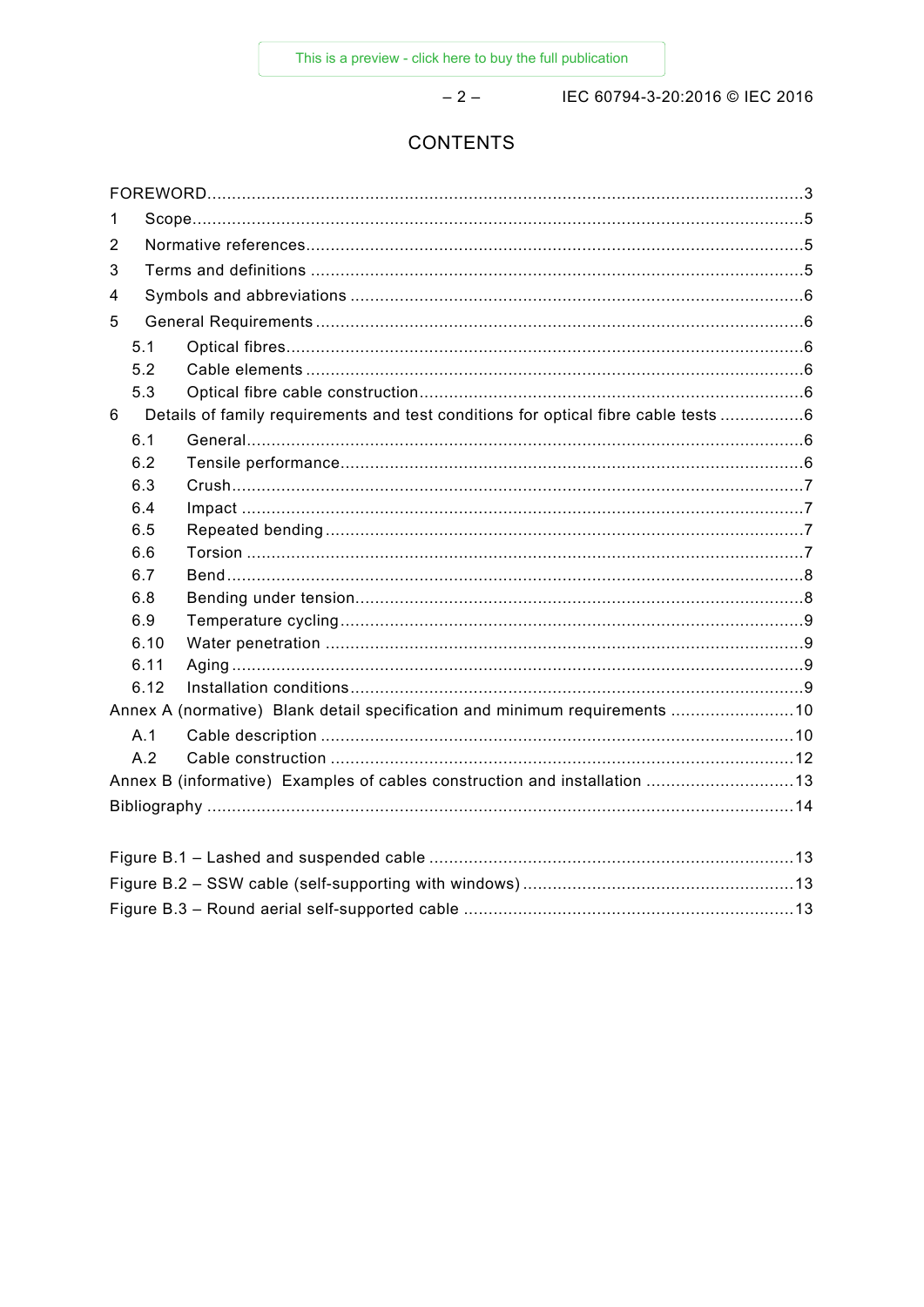IEC 60794-3-20:2016 © IEC 2016 – 3 –

#### INTERNATIONAL ELECTROTECHNICAL COMMISSION

\_\_\_\_\_\_\_\_\_\_\_\_

## **OPTICAL FIBRE CABLES –**

#### **Part 3-20: Outdoor cables – Family specification for self-supporting aerial telecommunication cables**

#### FOREWORD

- <span id="page-2-0"></span>1) The International Electrotechnical Commission (IEC) is a worldwide organization for standardization comprising all national electrotechnical committees (IEC National Committees). The object of IEC is to promote international co-operation on all questions concerning standardization in the electrical and electronic fields. To this end and in addition to other activities, IEC publishes International Standards, Technical Specifications, Technical Reports, Publicly Available Specifications (PAS) and Guides (hereafter referred to as "IEC Publication(s)"). Their preparation is entrusted to technical committees; any IEC National Committee interested in the subject dealt with may participate in this preparatory work. International, governmental and nongovernmental organizations liaising with the IEC also participate in this preparation. IEC collaborates closely with the International Organization for Standardization (ISO) in accordance with conditions determined by agreement between the two organizations.
- 2) The formal decisions or agreements of IEC on technical matters express, as nearly as possible, an international consensus of opinion on the relevant subjects since each technical committee has representation from all interested IEC National Committees.
- 3) IEC Publications have the form of recommendations for international use and are accepted by IEC National Committees in that sense. While all reasonable efforts are made to ensure that the technical content of IEC Publications is accurate, IEC cannot be held responsible for the way in which they are used or for any misinterpretation by any end user.
- 4) In order to promote international uniformity, IEC National Committees undertake to apply IEC Publications transparently to the maximum extent possible in their national and regional publications. Any divergence between any IEC Publication and the corresponding national or regional publication shall be clearly indicated in the latter.
- 5) IEC itself does not provide any attestation of conformity. Independent certification bodies provide conformity assessment services and, in some areas, access to IEC marks of conformity. IEC is not responsible for any services carried out by independent certification bodies.
- 6) All users should ensure that they have the latest edition of this publication.
- 7) No liability shall attach to IEC or its directors, employees, servants or agents including individual experts and members of its technical committees and IEC National Committees for any personal injury, property damage or other damage of any nature whatsoever, whether direct or indirect, or for costs (including legal fees) and expenses arising out of the publication, use of, or reliance upon, this IEC Publication or any other IEC Publications.
- 8) Attention is drawn to the Normative references cited in this publication. Use of the referenced publications is indispensable for the correct application of this publication.
- 9) Attention is drawn to the possibility that some of the elements of this IEC Publication may be the subject of patent rights. IEC shall not be held responsible for identifying any or all such patent rights.

International Standard IEC 60794-3-20 has been prepared by Subcommittee 86A: Fibres and cables, of IEC Technical Committee 86: Fibre optics.

This third edition cancels and replaces the second edition published in 2009. It constitutes a technical revision.

This edition includes the following significant technical changes with respect to the previous edition:

- a) the specification has been streamlined by cross-referencing IEC 60794-1-1, IEC 60794-1-2 and the IEC 60794-3 series;
- b) an annex containing the MICE table has been deleted;
- c) an annex on examples has been added.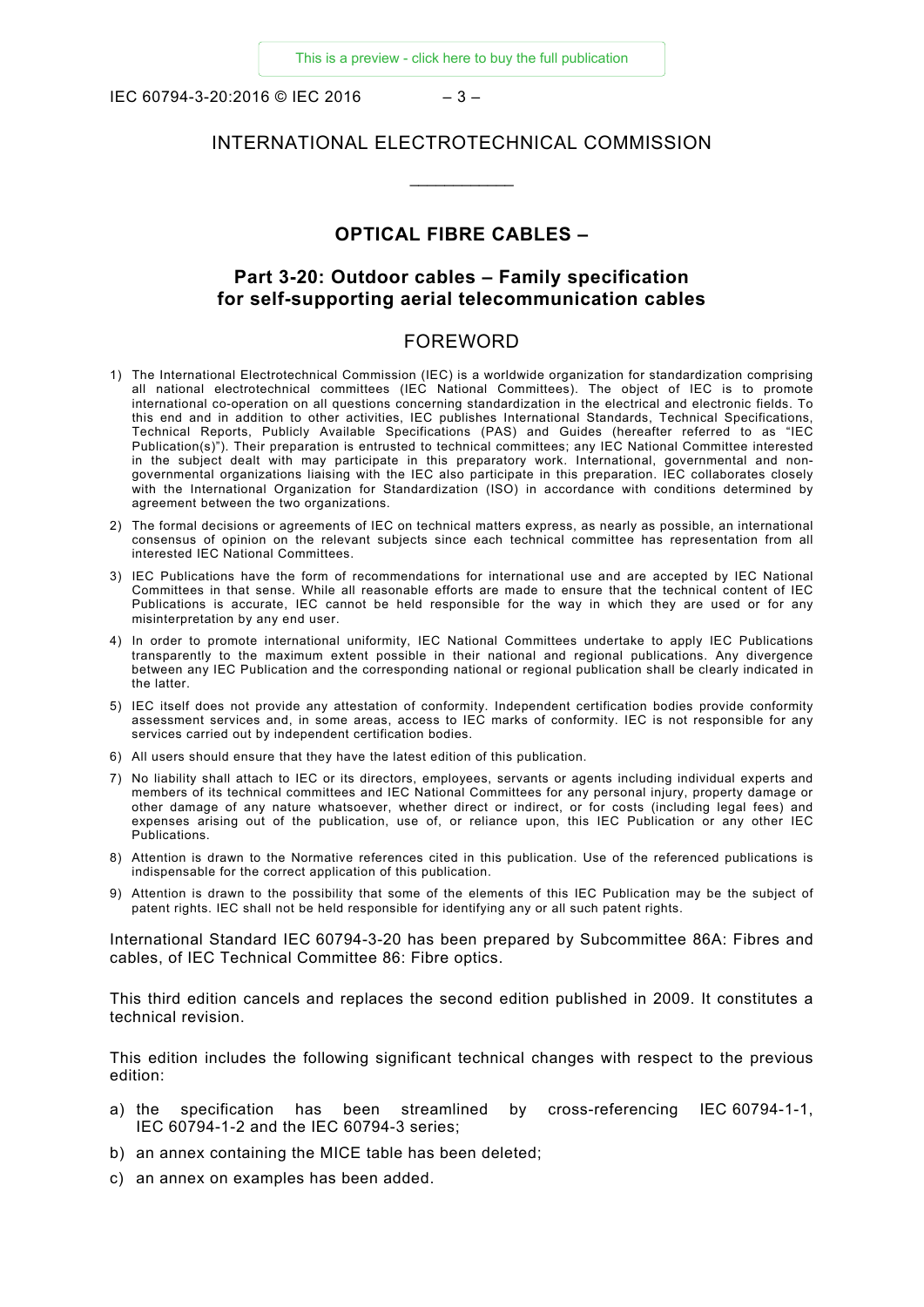– 4 – IEC 60794-3-20:2016 © IEC 2016

The text of this standard is based on the following documents:

| FDIS          | Report on voting |
|---------------|------------------|
| 86A/1733/FDIS | 86A/1760/RVD     |

Full information on the voting for the approval of this standard can be found in the report on voting indicated in the above table.

This publication has been drafted in accordance with the ISO/IEC Directives, Part 2.

A list of all parts in the IEC 60794-3 series, published under the general title *Optical fibre cables – Part 3: Outdoor cables*, can be found on the IEC website.

The committee has decided that the contents of this publication will remain unchanged until the stability date indicated on the IEC website under "http://webstore.iec.ch" in the data related to the specific publication. At this date, the publication will be

- reconfirmed,
- withdrawn,
- replaced by a revised edition, or
- amended.

**IMPORTANT – The 'colour inside' logo on the cover page of this publication indicates that it contains colours which are considered to be useful for the correct understanding of its contents. Users should therefore print this document using a colour printer.**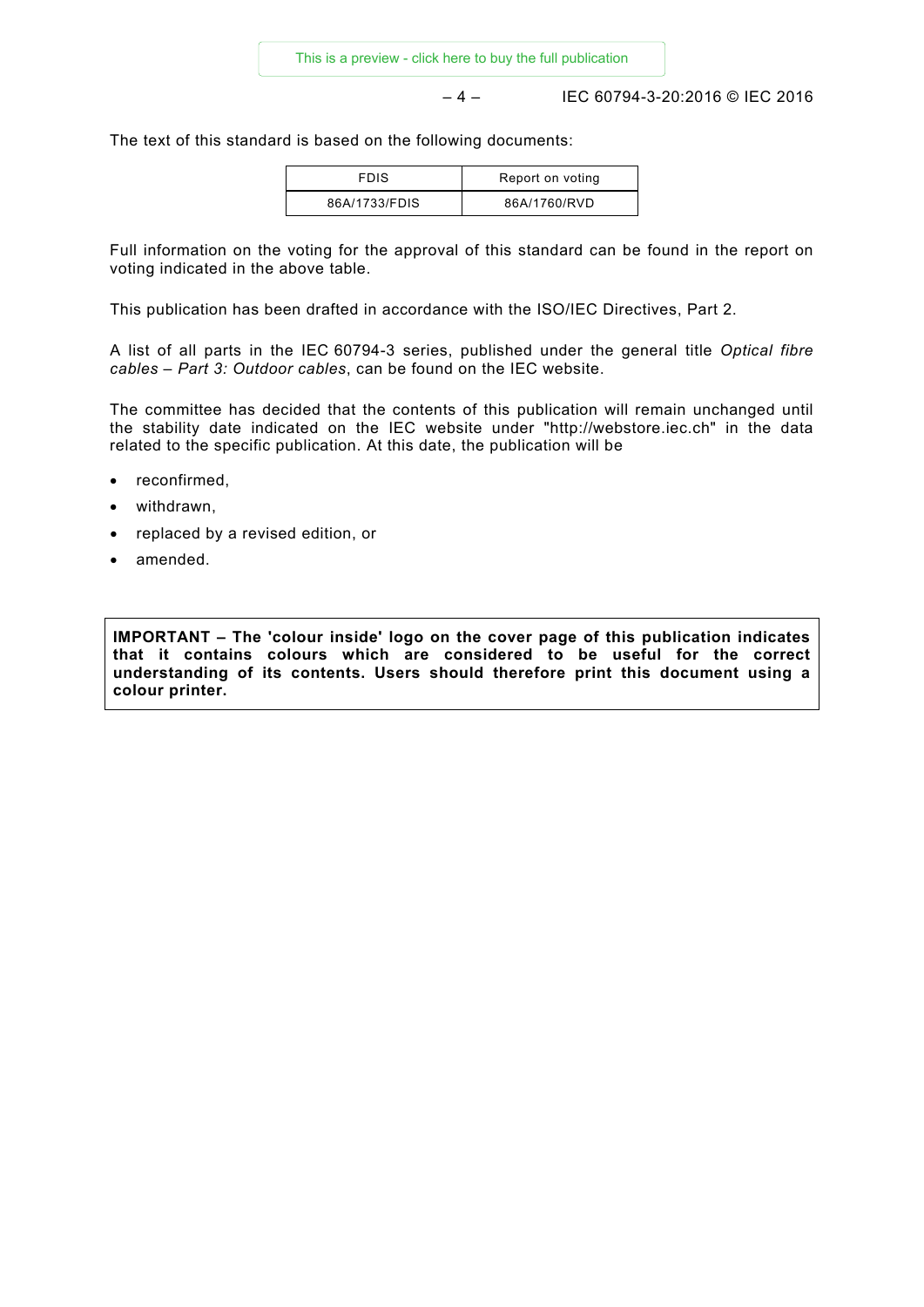IEC 60794-3-20:2016 © IEC 2016 – 5 –

## **OPTICAL FIBRE CABLES –**

## **Part 3-20: Outdoor cables – Family specification for self-supporting aerial telecommunication cables**

#### <span id="page-4-0"></span>**1 Scope**

This part of IEC 60794, which is a family specification, covers optical self-supporting aerial telecommunication cables. Requirements of the sectional specification IEC 60794-3 for duct, buried and aerial cables are applicable to cables covered by this standard.

Self-supporting aerial telecommunication cable in this context means a cable construction with sufficient strength members designed to be suspended on poles and similar devices without the aid of another supporting wire or conductor. ADSS cables installed on power lines which require special sheath material for tracking and erosion resistance and other constructions intended for high-voltage applications are not covered by this standard.

Detail specifications may be prepared based on this family specification.

NOTE IEC TR 62839-1 gives rules to build an environmental declaration if needed.

#### <span id="page-4-1"></span>**2 Normative references**

The following documents, in whole or in part, are normatively referenced in this document and are indispensable for its application. For dated references, only the edition cited applies. For undated references, the latest edition of the referenced document (including any amendments) applies.

IEC 60793-2, *Optical fibres – Part 2: Product specifications – General*

IEC 60794-1-1, *Optical fibre cables – Part 1-1: Generic specification – General*

IEC 60794-1-21, *Optical fibre cables – Part 1-21: Generic specification – Basic optical cable test procedures – Mechanical tests methods*

IEC 60794-1-22:2012, *Optical fibre cables – Part 1-22: Generic specification – Basic optical cable test procedures – Environmental tests methods*

IEC 60794-3:2014, *Optical fibre cables – Part 3: Outdoor cables – Sectional specification*

IEC 60811-203, *Electric and optical fibre cables – Test methods for non-metallic materials – Part 203: General tests – Measurement of overall dimensions*

<span id="page-4-2"></span>IEC 60811-302, *Electric and optical fibre cables – Test methods for non-metallic materials – Part 302: Electrical tests – Measurement of the d.c. resistivity at 23 °C and 100 °C of filling compounds*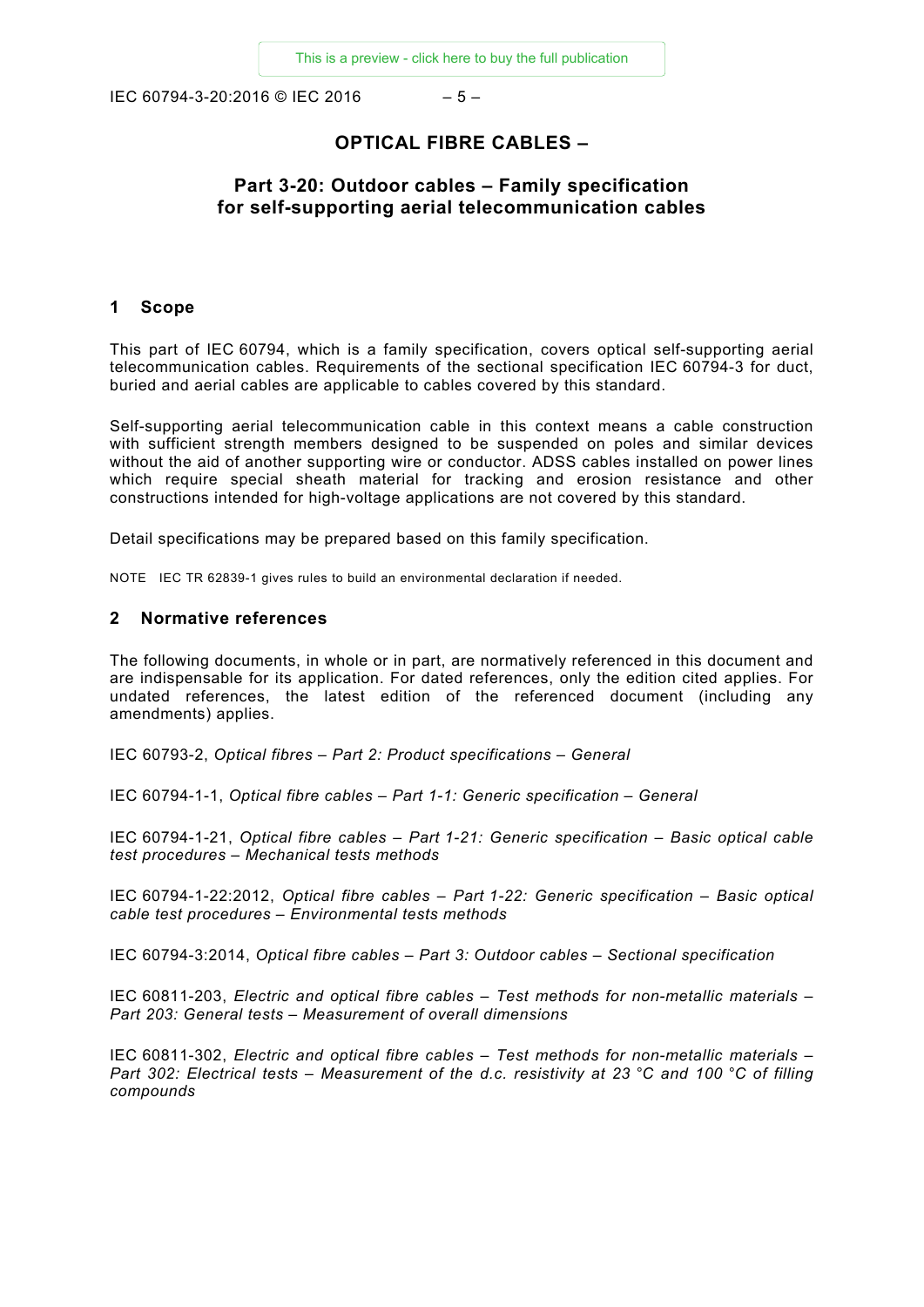$-16-$ 

IEC 60794-3-20:2016 © IEC 2016

## SOMMAIRE

| 1                                                                              |                                                                                   |  |  |  |  |  |
|--------------------------------------------------------------------------------|-----------------------------------------------------------------------------------|--|--|--|--|--|
| 2                                                                              |                                                                                   |  |  |  |  |  |
| 3                                                                              |                                                                                   |  |  |  |  |  |
| 4                                                                              |                                                                                   |  |  |  |  |  |
| 5                                                                              |                                                                                   |  |  |  |  |  |
|                                                                                | 5.1                                                                               |  |  |  |  |  |
|                                                                                | 5.2                                                                               |  |  |  |  |  |
|                                                                                | 5.3                                                                               |  |  |  |  |  |
| 6                                                                              | Détails concernant les exigences de famille et conditions d'essai pour les essais |  |  |  |  |  |
|                                                                                | 6.1                                                                               |  |  |  |  |  |
|                                                                                | 6.2                                                                               |  |  |  |  |  |
|                                                                                | 6.3                                                                               |  |  |  |  |  |
|                                                                                | 6.4                                                                               |  |  |  |  |  |
|                                                                                | 6.5                                                                               |  |  |  |  |  |
|                                                                                | 6.6                                                                               |  |  |  |  |  |
|                                                                                | 6.7                                                                               |  |  |  |  |  |
|                                                                                | 6.8                                                                               |  |  |  |  |  |
|                                                                                | 6.9                                                                               |  |  |  |  |  |
|                                                                                | 6.10                                                                              |  |  |  |  |  |
|                                                                                | 6.11                                                                              |  |  |  |  |  |
|                                                                                | 6.12                                                                              |  |  |  |  |  |
| Annexe A (normative) Spécification particulière-cadre et exigences minimales25 |                                                                                   |  |  |  |  |  |
|                                                                                | A.1                                                                               |  |  |  |  |  |
|                                                                                | A.2                                                                               |  |  |  |  |  |
| Annexe B (informative) Exemples de construction et d'installation de câbles 28 |                                                                                   |  |  |  |  |  |
|                                                                                |                                                                                   |  |  |  |  |  |
|                                                                                |                                                                                   |  |  |  |  |  |
|                                                                                |                                                                                   |  |  |  |  |  |
|                                                                                |                                                                                   |  |  |  |  |  |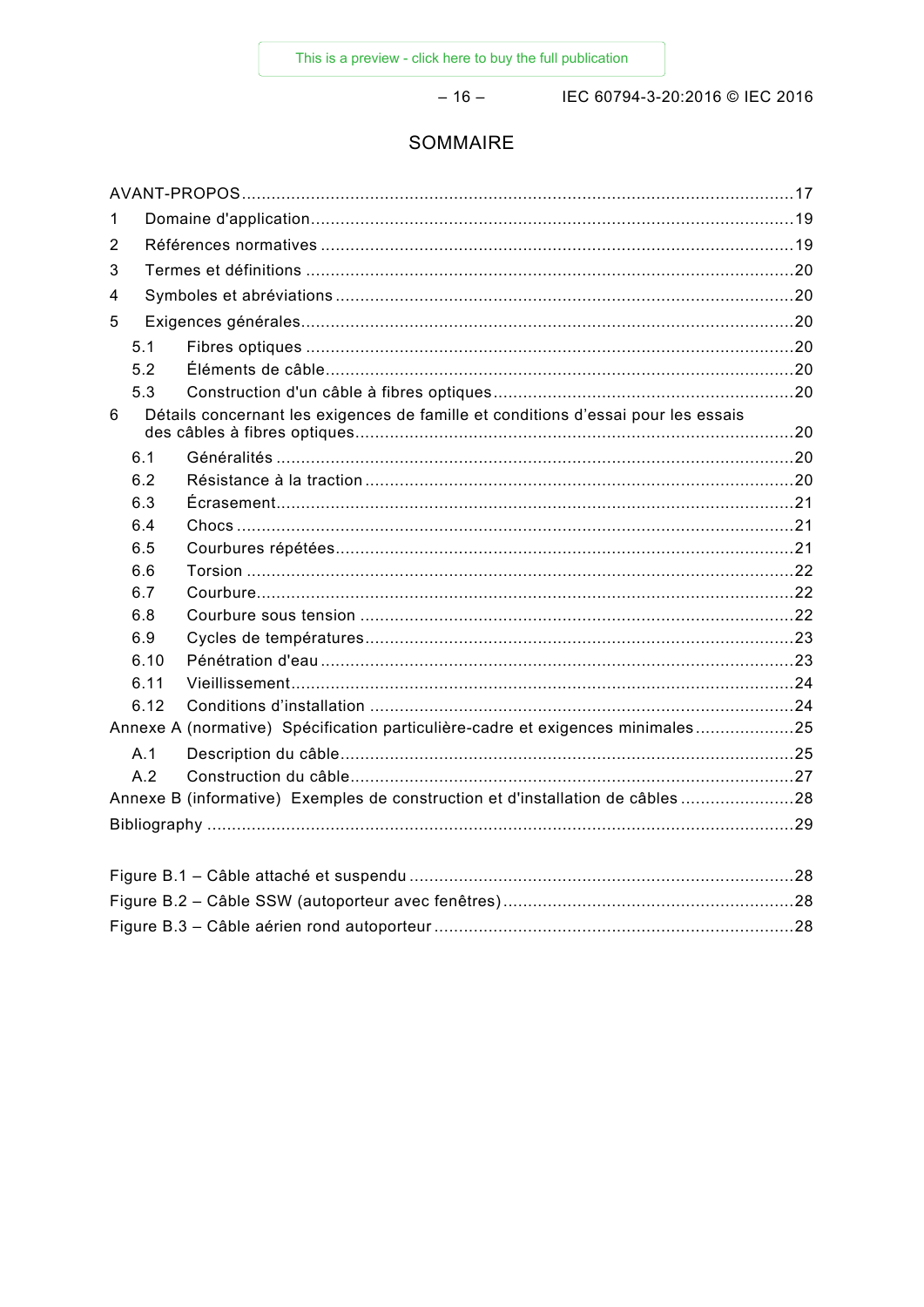IEC 60794-3-20:2016 © IEC 2016 – 17 –

#### COMMISSION ÉLECTROTECHNIQUE INTERNATIONALE

\_\_\_\_\_\_\_\_\_\_\_\_

## **CÂBLES À FIBRES OPTIQUES –**

#### **Partie 3-20: Câbles extérieurs – Spécification de famille pour les câbles de télécommunication aériens autoporteurs**

#### AVANT-PROPOS

- <span id="page-6-0"></span>1) La Commission Electrotechnique Internationale (IEC) est une organisation mondiale de normalisation composée de l'ensemble des comités électrotechniques nationaux (Comités nationaux de l'IEC). L'IEC a pour objet de favoriser la coopération internationale pour toutes les questions de normalisation dans les domaines de l'électricité et de l'électronique. A cet effet, l'IEC – entre autres activités – publie des Normes internationales, des Spécifications techniques, des Rapports techniques, des Spécifications accessibles au public (PAS) et des Guides (ci-après dénommés "Publication(s) de l'IEC"). Leur élaboration est confiée à des comités d'études, aux travaux desquels tout Comité national intéressé par le sujet traité peut participer. Les organisations internationales, gouvernementales et non gouvernementales, en liaison avec l'IEC, participent également aux travaux. L'IEC collabore étroitement avec l'Organisation Internationale de Normalisation (ISO), selon des conditions fixées par accord entre les deux organisations.
- 2) Les décisions ou accords officiels de l'IEC concernant les questions techniques représentent, dans la mesure du possible, un accord international sur les sujets étudiés, étant donné que les Comités nationaux de l'IEC intéressés sont représentés dans chaque comité d'études.
- 3) Les Publications de l'IEC se présentent sous la forme de recommandations internationales et sont agréées comme telles par les Comités nationaux de l'IEC. Tous les efforts raisonnables sont entrepris afin que l'IEC s'assure de l'exactitude du contenu technique de ses publications; l'IEC ne peut pas être tenue responsable de l'éventuelle mauvaise utilisation ou interprétation qui en est faite par un quelconque utilisateur final.
- 4) Dans le but d'encourager l'uniformité internationale, les Comités nationaux de l'IEC s'engagent, dans toute la mesure possible, à appliquer de façon transparente les Publications de l'IEC dans leurs publications nationales et régionales. Toutes divergences entre toutes Publications de l'IEC et toutes publications nationales ou régionales correspondantes doivent être indiquées en termes clairs dans ces dernières.
- 5) L'IEC elle-même ne fournit aucune attestation de conformité. Des organismes de certification indépendants fournissent des services d'évaluation de conformité et, dans certains secteurs, accèdent aux marques de conformité de l'IEC. L'IEC n'est responsable d'aucun des services effectués par les organismes de certification indépendants.
- 6) Tous les utilisateurs doivent s'assurer qu'ils sont en possession de la dernière édition de cette publication.
- 7) Aucune responsabilité ne doit être imputée à l'IEC, à ses administrateurs, employés, auxiliaires ou mandataires, y compris ses experts particuliers et les membres de ses comités d'études et des Comités nationaux de l'IEC, pour tout préjudice causé en cas de dommages corporels et matériels, ou de tout autre dommage de quelque nature que ce soit, directe ou indirecte, ou pour supporter les coûts (y compris les frais de justice) et les dépenses découlant de la publication ou de l'utilisation de cette Publication de l'IEC ou de toute autre Publication de l'IEC, ou au crédit qui lui est accordé.
- 8) L'attention est attirée sur les références normatives citées dans cette publication. L'utilisation de publications référencées est obligatoire pour une application correcte de la présente publication.
- 9) L'attention est attirée sur le fait que certains des éléments de la présente Publication de l'IEC peuvent faire l'objet de droits de brevet. L'IEC ne saurait être tenue pour responsable de ne pas avoir identifié de tels droits de brevets et de ne pas avoir signalé leur existence.

La Norme internationale IEC 60794-3-20 a été établie par le sous-comité 86A: Fibres et câbles, du comité d'études 86 de l'IEC: Fibres optiques.

Cette troisième édition annule et remplace la deuxième édition parue en 2009. Elle constitue une révision technique.

Cette édition inclut les modifications techniques majeures suivantes par rapport à l'édition précédente:

- a) la spécification a été simplifiée en s'appuyant sur les références à l'IEC 60794-1-1, l'IEC 60794-1-2 et la série IEC 60794-3;
- b) l'annexe contenant le tableau MICE a été supprimée;
- c) une annexe donnant des exemples a été ajoutée.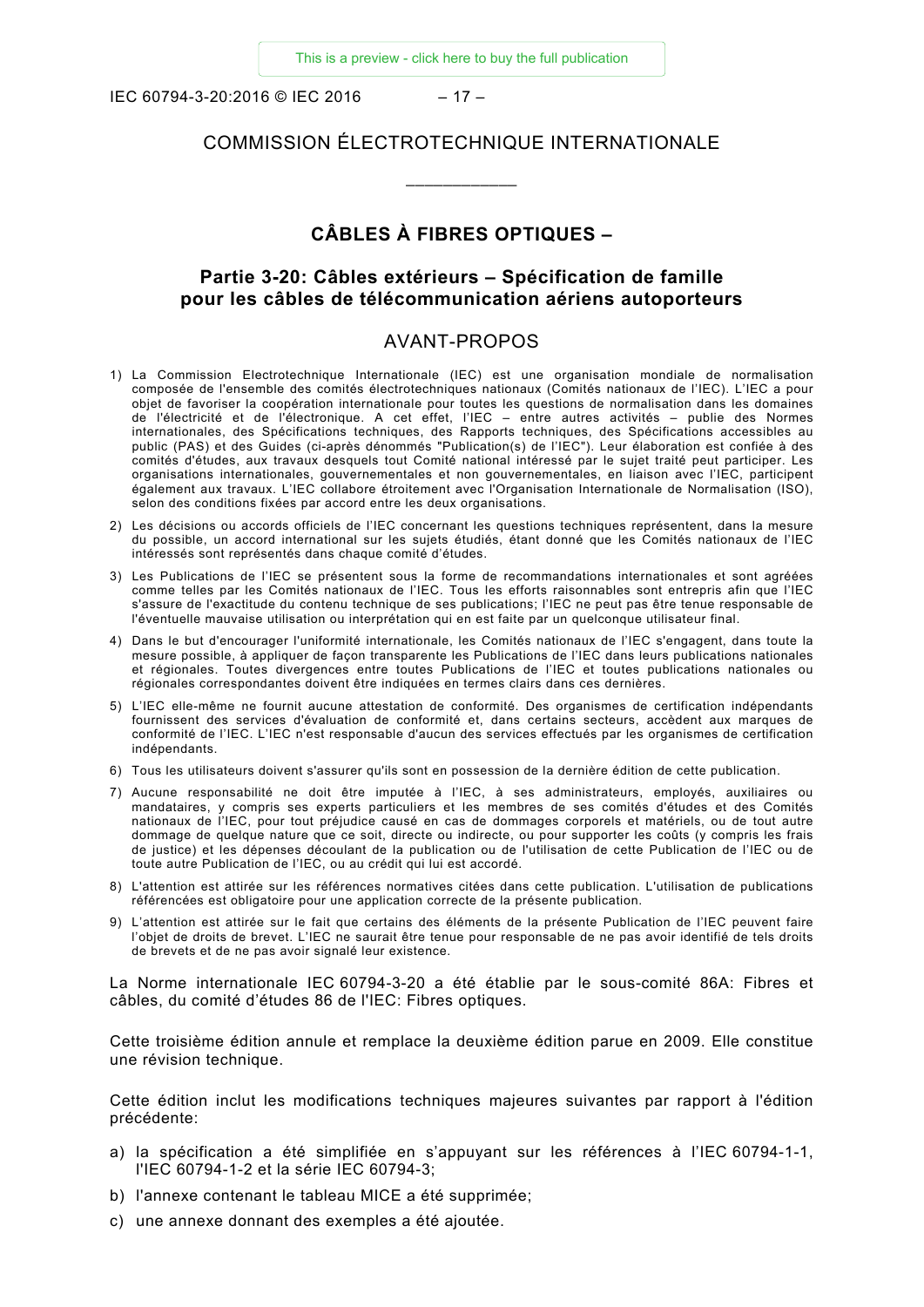– 18 – IEC 60794-3-20:2016 © IEC 2016

Le texte de cette norme est issu des documents suivants:

| <b>FDIS</b>   | Rapport de vote |
|---------------|-----------------|
| 86A/1733/FDIS | 86A/1760/RVD    |

Le rapport de vote indiqué dans le tableau ci-dessus donne toute information sur le vote ayant abouti à l'approbation de cette norme.

Cette publication a été rédigée selon les Directives ISO/IEC, Partie 2.

Une liste de toutes les parties de la série IEC 60794-3, publiées sous le titre général *Câbles à fibres optiques – Partie 3: Câbles extérieurs*, peut être consultée sur le site web de l'IEC.

Le comité a décidé que le contenu de cette publication ne sera pas modifié avant la date de stabilité indiquée sur le site web de l'IEC sous "http://webstore.iec.ch" dans les données relatives à la publication recherchée. A cette date, la publication sera

- reconduite,
- supprimée,
- remplacée par une édition révisée, ou
- amendée.

**IMPORTANT – Le logo** *"colour inside"* **qui se trouve sur la page de couverture de cette publication indique qu'elle contient des couleurs qui sont considérées comme utiles à une bonne compréhension de son contenu. Les utilisateurs devraient, par conséquent, imprimer cette publication en utilisant une imprimante couleur.**